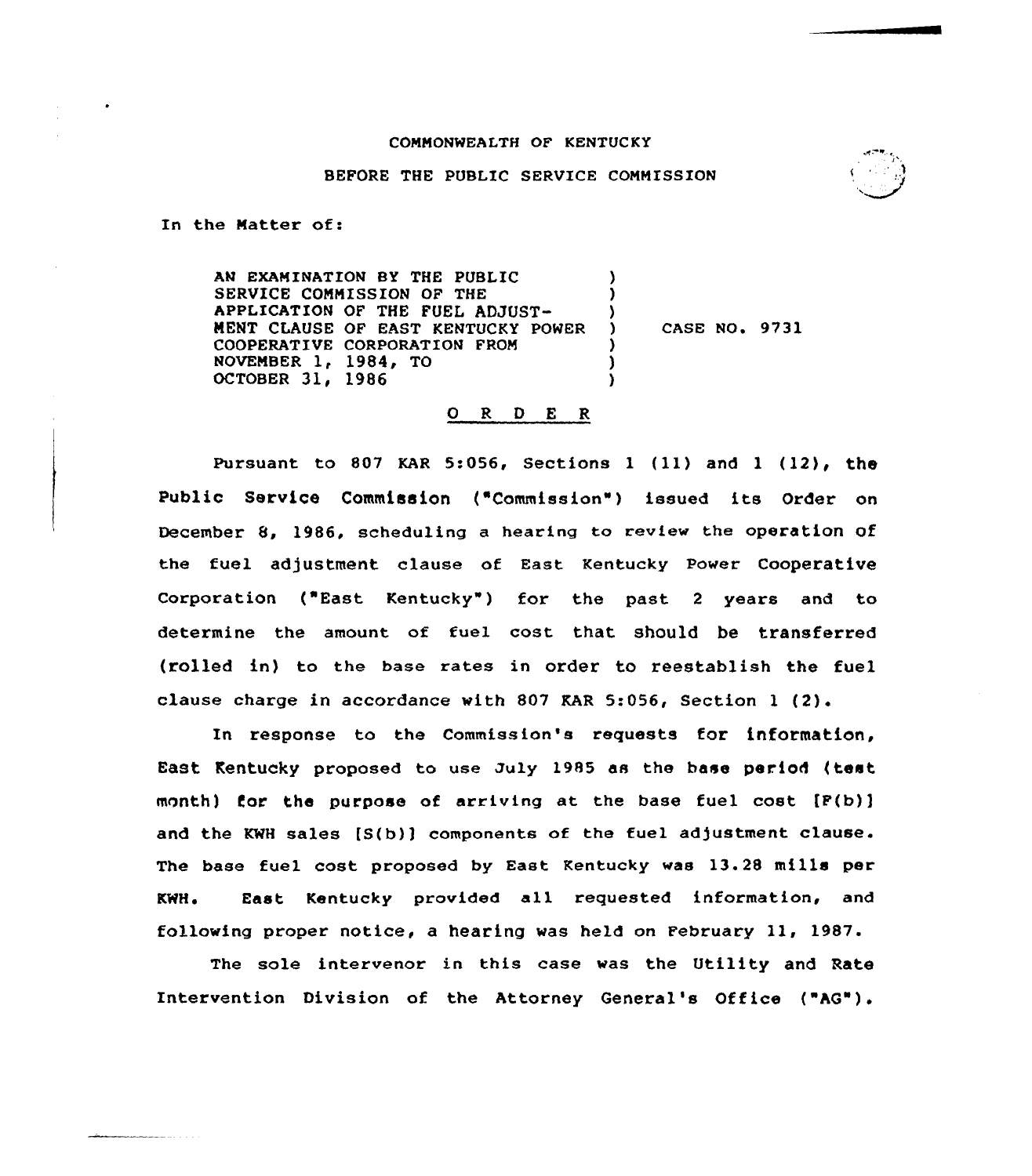The AG did not offer testimony, and on cross-examination did not challenge the level of actual fuel cost included in East Kentucky's monthly fuel filings, or the proposed base fuel cost of 13.28 mills per KMH.

In establishing the appropriate level of base fuel cost to be included in East Kentucky's rates, the Commission must determine whether the proposed base period fuel cost per KWH is representative of the level of fuel cost currently being experienced by East Kentucky. The Commission's review of generation mix, unit outages and unit availability disclosed that July 1985 was a reasonably representative generation month for East Kentucky. The Commission's analysis of East Kentucky's monthly fuel clause filings shows that the actual fuel cost incurred for the 2-year period ended October 31, 1986, ranged from a low of 10.96 mills per KWH in September 1986 to a high of 17.00 mills per KMH in April 1985, with an average fuel cost for the 2-year period of 13.29 mills per KHH. Although the staff analysis shows East Kentucky's fuel costs for the last 12 months of the period under review to be below their requested fuel base, East Kentucky's testimony points out the abnormally high off-system sales in 1986, resulting in more usage of cheaper spot-market coal. These sales, particularily to TVA, are expected to decline sharply in 1987 and the following years. They also point out that the expiration of the United Nine Workers contract early in 1988 has the potential to raise coal prices. Based on the above, it appears East Kentucky's requested base fuel cost is reasonable. Therefore, the

-2-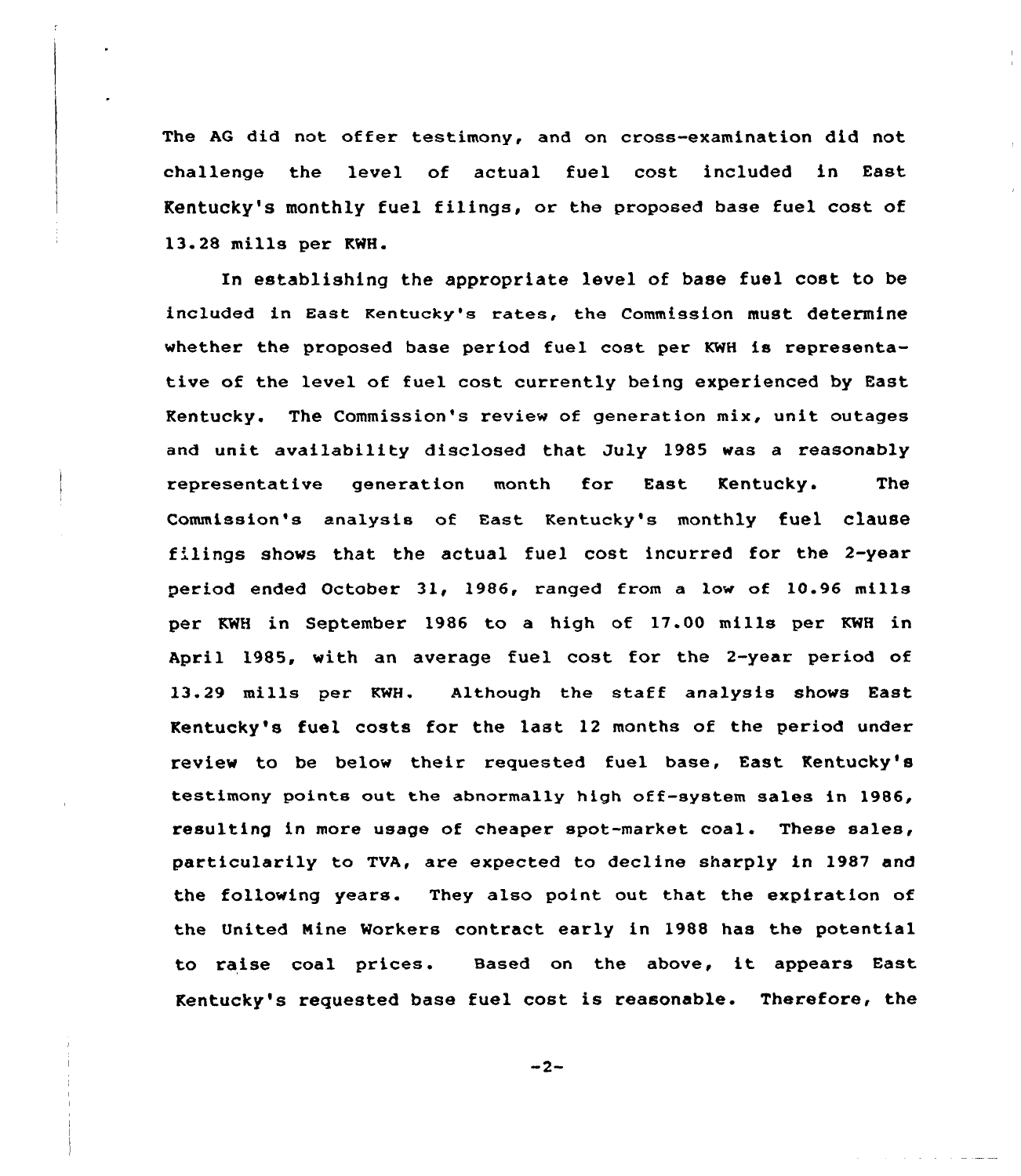Commission is of the opinion that East Kentucky has complied with 807 MAR 5:056, and that the base period fuel cost of 13.28 mills per KWH should be approved.

East Kentucky has one billing cycle and the service period for that cycle covers the calendar month. East Kentucky bills its distribution co-ops for the cost. of providing service for the month, which includes the base period fuel costs contained in the base rates, during the first week of the following month. If the Commission approved East Kentucky's proposed base fuel cost of 13.28 mills per KWH for service rendered on and after May 1, East Kentucky would bill its customers for Nay service in June at the base fuel cost after roll-in of 13.28 mills per KWH. Furthermore, bills for April service billed in May would be based on the base fuel cost before roll-in of 14.74 mills per KWH.

The Commission, having considered the evidence of record and being advised, finds that:

l. East. Kentucky has complied in all material respects with the provisions of 807 KAR 5:056

The test month of July 1985 should be used as East  $2.$ Kentucky's base period in this proceeding.

3. East Kentucky's proposed base period fuel cost of 13.28 mills per KWH should be approved.

4. The establishment of a base fuel cost of 13.28 mills per KWH requires <sup>a</sup> transfer (roll-in) of (1.46) mills per KWH from the fuel adjustment clause rate to East Kentucky's base rates and can best be accomplished by a uniform reduction in all energy rates.

 $-3-$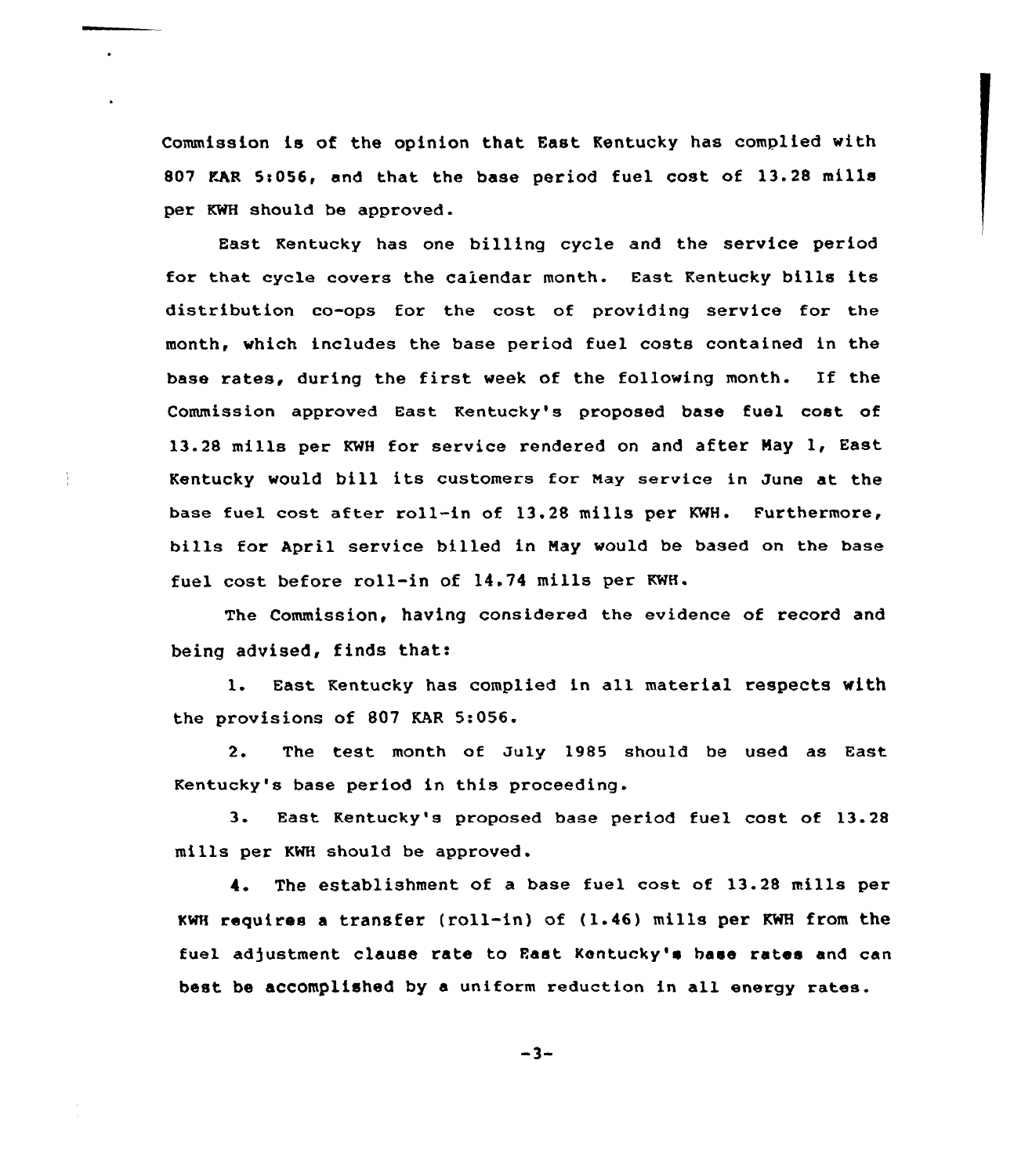5. The revised rates and charges in Appendix <sup>A</sup> are designed to reflect the transfer (roll-in) to base rates of the differential between the old base fuel cost of 14.74 mills per KWH and the new base fuel cost of 13.28 mills per KWH.

6. The rates in Appendix <sup>A</sup> should be approved for bills rendered on and after Nay 1, 1987.

7. The fuel adjustment clause rate for April to be billed in Nay should be computed using the base fuel cost prior to roll-in of 14.74 mills per KWH.

8. The fuel adjustment clause for May usage and the succeeding months should be computed using the base fuel cost after roll-in of 13.28 mills per KWH approved herein.

IT IS THEREFORE ORDERED that:

1. The charges and credits applied by East Kentucky through the fuel adjustment clause for the period November 1, 1984, through October 31, 1986, be and they hereby are approved.

2. East Kentucky's proposed base period fuel cost of 13.28 mills per KWH be and it hereby is approved.

3. The rates in Appendix <sup>A</sup> be and they hereby are approved for service rendered by East Kentucky on and after Nay 1, 1987.

4. The fuel adjustment clause rate for April to be billed in Nay will be computed using the base fuel cost prior to roll-in of 14.74 mills per KWH.

5. The fuel adjustment clause for Nay usage and the succeeding months will be computed using the base fuel cost after roll-in of 13.28 mills per KWH.

 $-4-$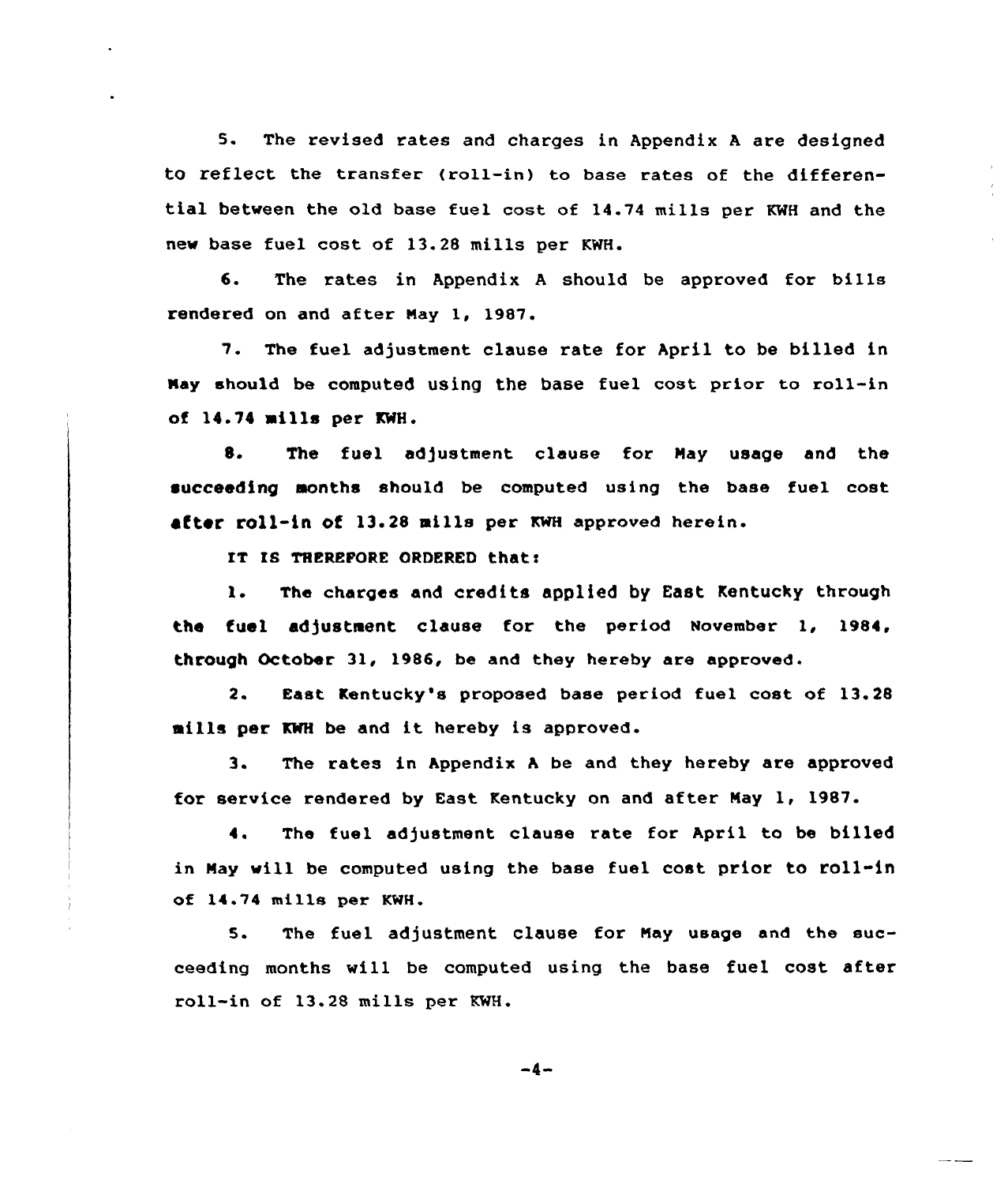6. Within 30 days from the date of this Order East Kentucky shall file with the Commission its revised tariff sheets setting out the rates approved herein.

Done at Frankfort, Kentucky, this 28th day of April, 1987.

PUBLIC SERVICE COMMISSION

Rubel D. H Vice Chairman

mmissioner

ATTEST

Executive Director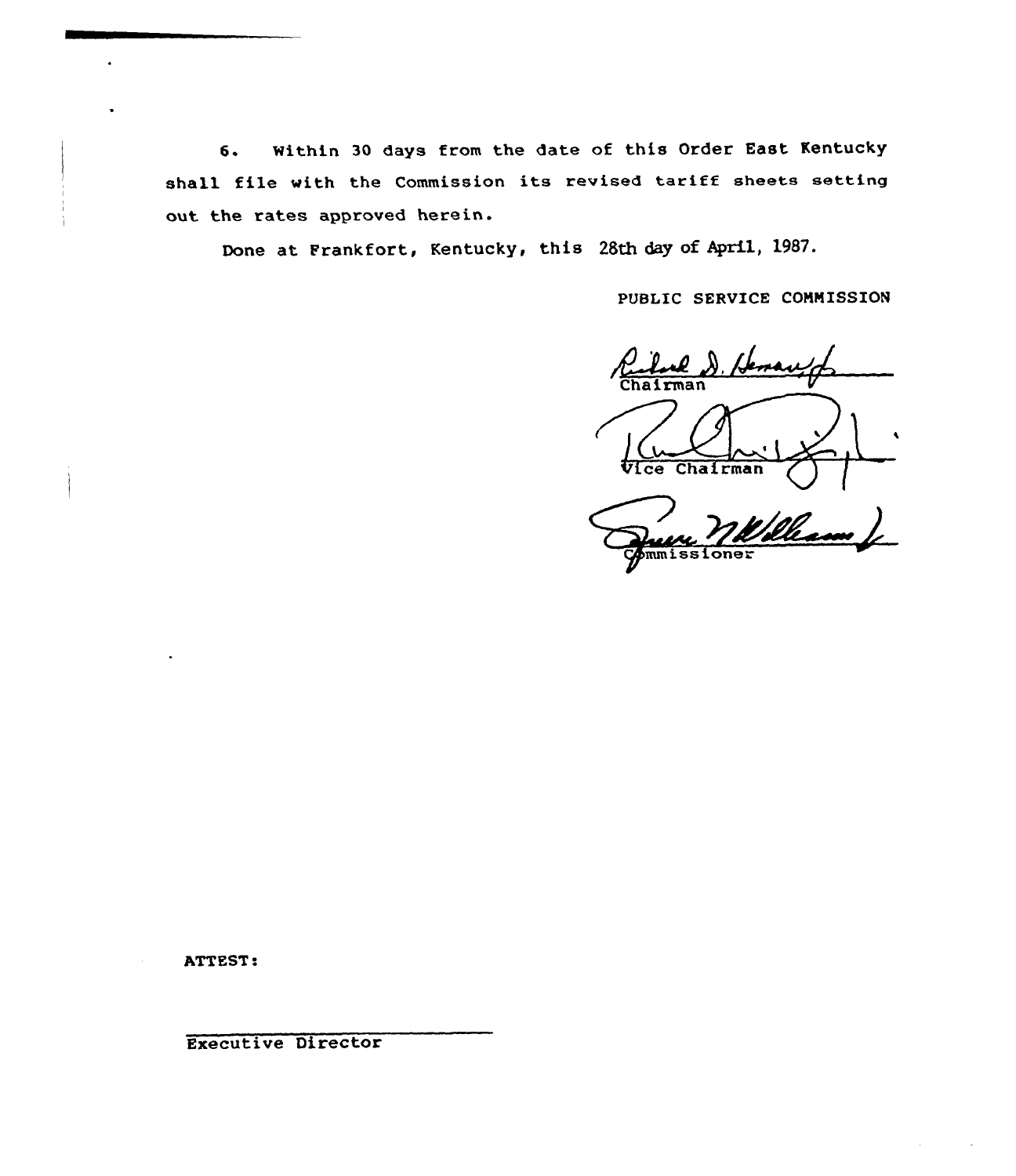#### APPENDIX A

## APPENDIX TO AN ORDER OF THE KENTUCKY PUBLIC SERVICE COMMISSION IN CASE NO. 9731 DATED 4/28/87

The following rates and charges are prescribed for the customers in the area served by East Kentucky Power Cooperative, Inc. All other rates and charges not specifically mentioned herein shall remain the same as those in effect under authority of this Commission prior to the effective date of this Order.

#### Wholesale Power Rate Schedule

### Monthly Rate - Per Load Center

Load Center Charge:

\$1,069 per Month

Demand Charge:

\$7.82 per KW of Billing Demand

Energy Charge:

All KWH \$.02422 per KWH

Minimum Monthly Charge:

The minimum monthly charge under the above rate shall not be less than 81,069.

### Wholesale Power Kate Schedule C PART I

المستحير المستحصين فليتعاد

Monthly Rate

 $\ddot{\phantom{a}}$ 

Demand Charges

\$5.39 per KW of Billing Demand

Energy Charge:

8.02422 per KWH